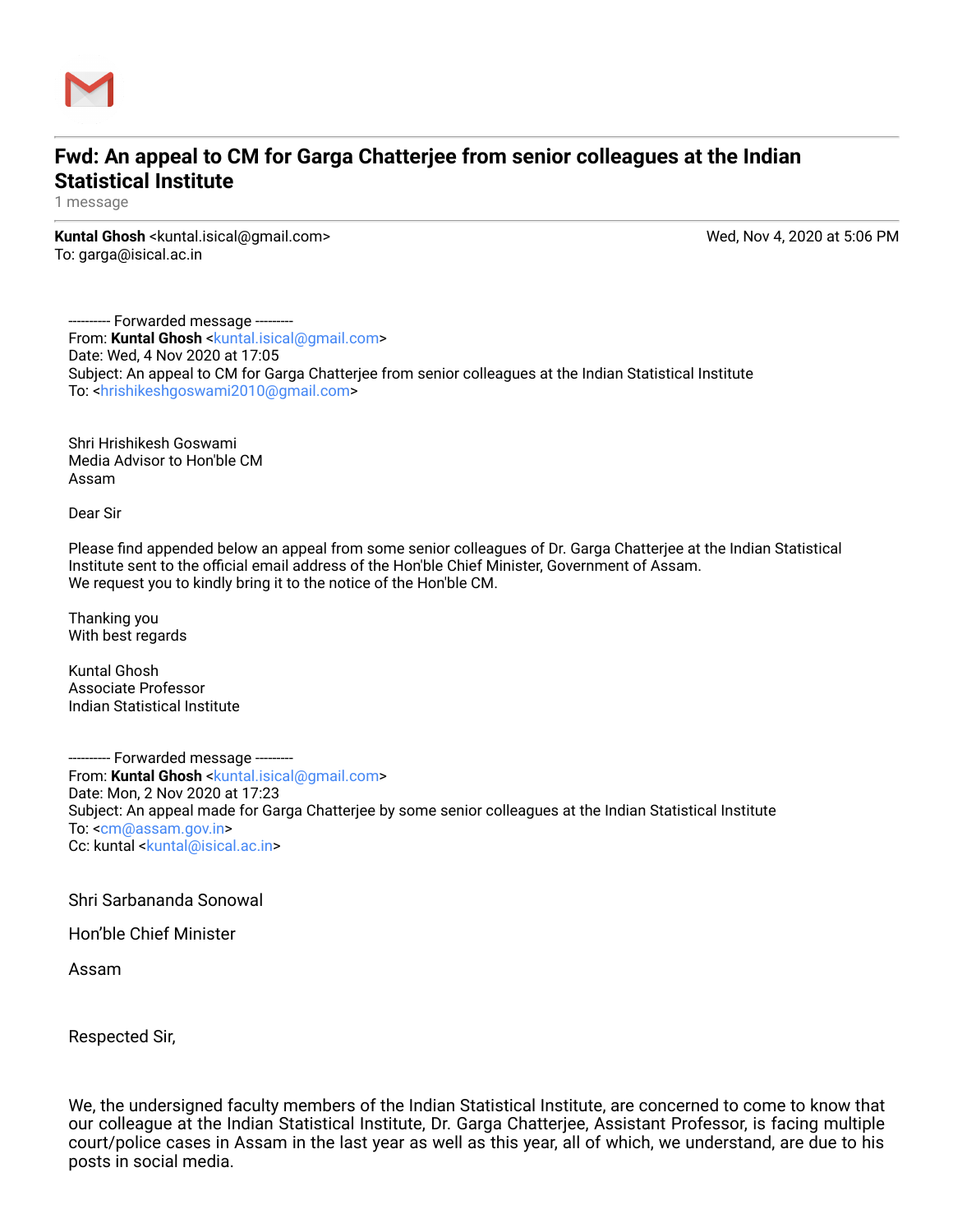We have learnt that Dr. Garga Chatterjee has unconditionally apologized to you and also to the people of Assam for these social media posts. We appeal to you to accept his apology so that the career of a young scientist is not ruined. We state that we do not approve any hurtful or disrespectful social media post on any respected historical personality like the highly revered Ahom King SUKAPHA in this case. We feel that his posts may have hurt deeply the feelings of our Assamese brothers and sisters. However, we, as his colleagues, are, at the same time, concerned with his dire mental as well as physical conditions because of these developments, especially when his aged father is suffering from cancer and the mother is seriously ill. We also note with concern that Dr. Chatterjee has been receiving written threats from Assam, including threats of violence, encounter, torture and murder.

Since Dr. Garga Chatterjee has admitted his mistake and tendered an unconditional apology, we sincerely appeal to you to show your kindness and magnanimity to him, and give him a chance to get out of this situation and lead a normal life.

Thanking you,

Yours sincerely,

1. Anup Dewanji, Professor, Applied Statistics Unit, Kolkata and Former Professor-in-Charge, Applied Statistics Division, ISI

2. Ayanendranath Basu, Professor, Interdisciplinary Statistical Research Unit, Kolkata; Former Professor-in-Charge, Applied Statistics Division, and Former Member Secretary, Board of Directors, International Statistical Education Centre, ISI Kolkata

3. B S Daya Sagar, Professor and Former Head, Systems Science and Informatics Unit, ISI Bangalore Center

4. Goutam Mukherjee, Professor, Theoretical Statistics and Mathematics Unit, Kolkata; Former Dean of Studies, and Former Professor-in-Charge, Theoretical Statistics and Mathematics Division, ISI

5. Guruprasad Kar, Professor and Head, Physics and Applied Mathematics Unit, ISI Kolkata

6. Mahuya Datta, Professor, Theoretical Statistics and Mathematics Unit, ISI Kolkata

7. Rajat Kumar De, Professor and Former Head, Machine Intelligence Unit, ISI Kolkata

8. Subhamoy Maitra, Professor and Head, Applied Statistics Unit, Kolkata, and Former Professorin-Charge, Applied Statistics Division, ISI

9. Subir Ghosh, Professor, Physics and Applied Mathematics Unit, ISI Kolkata

10. Tapan Chakraborty, Professor, Geological Studies Unit, Kolkata; Former Professor-in-Charge, Physics and Earth Science Division, and Head, ISI North-East Center, Tezpur

11. Amites Dasgupta, Associate Professor, Theoretical Statistics and Mathematics Unit, ISI Kolkata

12. Arijit Chakrabarti, Associate Professor, Applied Statistics Unit, ISI Kolkata

13. Dibakar Ghosh, Associate Professor, Physics and Applied Mathematics Unit, ISI Kolkata